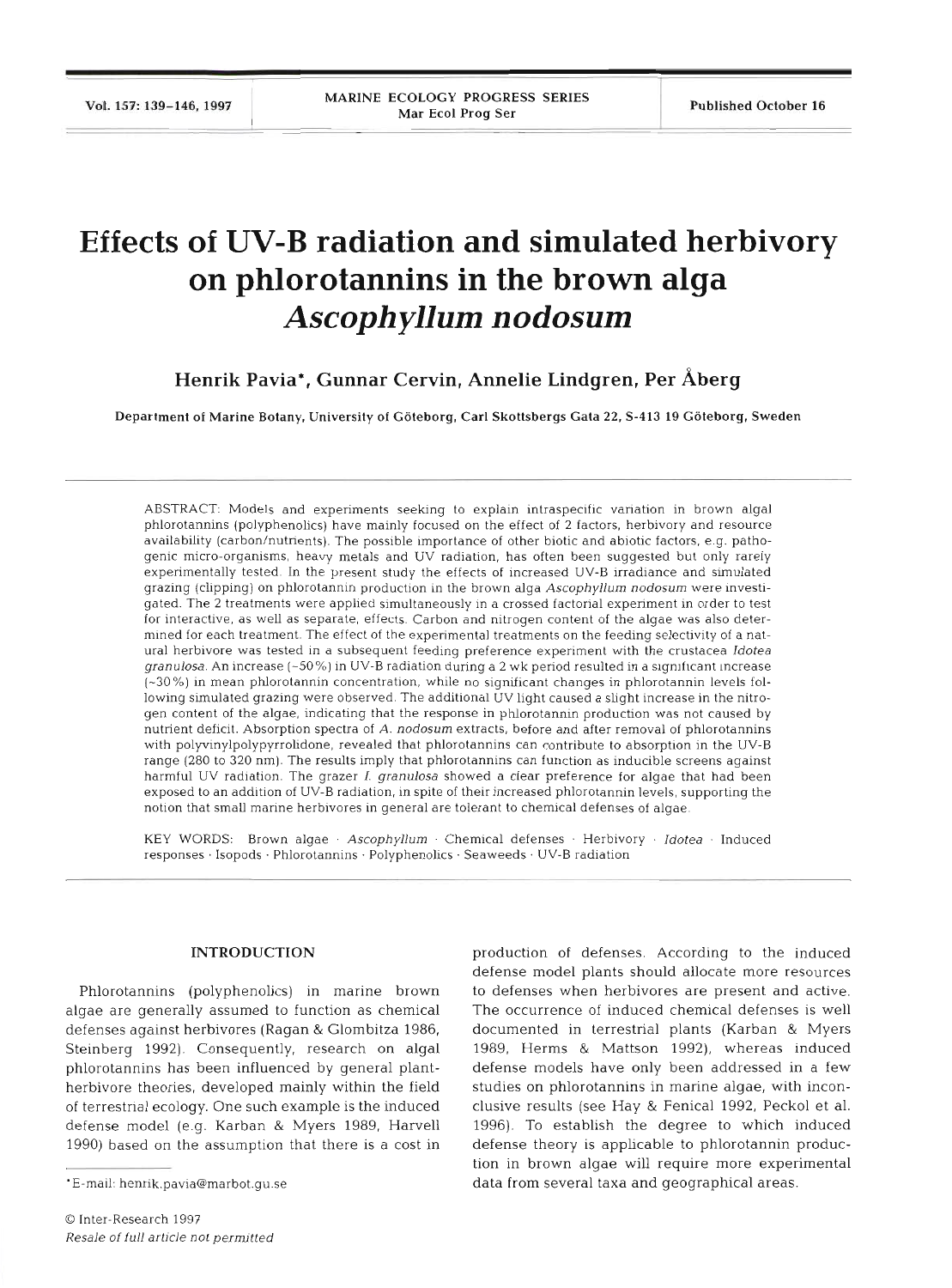Herbivory is not the only factor that can influence production of plant phenolics. For instance, a positive relationship between solar radiation and tannin production is well established for terrestrial plants (Waterman & Mole 1994 and references therein) and the same relationship has been reported for phlorotannins in algae (Yates & Peckol 1993). The most common explanation for this at the intraspecific level is the carbon/nutrient (C/N) balance model (Bryant et al. 1983). According to the C/N balance model the production of polyphenolics, and other C-based secondary metabolites, is governed by the relative supply of carbon (through photosynthesis) and essential nutrients. Consequently, polyphenolic production should increase under conditions of high irradiance and low nutrient availability. An alternative, less often advocated explanation for the effect of solar radiation on polyphenolic production is that polyphenolics are produced as protection against photodestruction caused by UV light. In terrestrial plants there is evidence that increased phenolic production can be induced by UV light and that these phenolics can absorb UV radiation and thereby protect the plant cells (D'Surney et al. 1993, Waterman & Mole 1994). The possible effect of UV radiation on phlorotannin production in brown algae has not previously been examined.

The multiple function of plant phenolics implies that phlorotannin production in algae is likely to be determined by an interaction of several biotic and abiotic factors. Such interactive effects could explain the large intraspecific variation in phlorotannin found on different, including very small, spatial scales (Pavia & Aberg 1996) as well as seasonal variations (Ragan & Glombitza 1986). Testing for synergistic or antagonistic effects among different factors requires that different experimental treatments are applied together in experiments with factorial combinations of treatments. Here we present an experiment where we tested the hypotheses that 2 different treatments, simulated grazing and increased UV-B radiation, can, separately or interactively, induce changes in phlorotannin concentration in the brown seaweed *Ascophyllum nodosum*  (L.) Le Jol. For induced defense models to be relevant for brown algal phlorotannins any induced changes in the production of phlorotannins should affect natural grazing patterns. Accordingly, we also assessed how the treatments in the induction experiment affected the susceptibility of A, *nodosum* plants to the crustacean grazer *Idotea granulosa* Rathke.

### MATERIAL AND METHODS

Study sites and organisms. *Ascophyllum nodosum*  grows on rocky shores in the intertidal zone on the coasts of the Northern Atlantic. The present study was done in the Tjärnö area on the Swedish west coast (58" 54' N, 11" 07' E). Because of the small tidal range  $(50.3 \text{ m})$  at Tjärnö the vertical distribution of A. *nodosum* is limited and the width of the *A. nodosum*  zone is maximum 3 to 4 m and usually less than 1 m (Aberg 1990). However, the abundance and population structure of A, *nodosum* within this narrow zone is similar to what has been observed in the midintertidal zone on coasts with larger tidal amplitudes (Aberg & Pavia 1997). In the Tjärnö area, *A. nodosum* plants are inhabited by several potential grazers, so-called mesoherbivores (Brawley & Fei 1987), e.g. the gastropod *Littorina obtusata* (L.), the amphipod *Gammarus locusta* (L.) and the isopod *Idotea granulosa* (Pavia unpubl.). For the feeding preference experiment we used adult individuals of I. *granulosa,* which are important grazers of fucoids in temperate waters (e.g. Salemaa 1987), including *A. nodosum* (H. Pavia, H. Carr & P. Aberg unpubl.).

In March 1995 *Ascophyllum nodosum* plants were collected haphazardly from several sites in the Tjärnö archipelago. Individuals larger than about 100 g wet mass were excluded from sampling. The algae were transplanted to the experimental site in a small bay outside the Tjarno Marine Biological Laboratory. Alongside a bridge in the bay an experimental frame had been constructed where algae could be fixed at the natural depth of *A. nodosum* at the Swedish west coast. The surrounding substrate was sediment with just a few fucoid plants on occasional boulders. This means that the risk of interfering herbivore damage to the experimental plants by natural grazers was small during the course of the experiment. Before starting the induction experiment all plants were cleared of visible grazers.

Induction experiment. The induction experiment was run for 2 wk in April 1995. Damage by herbivores was simulated in a way similar to previous experiments on induction of phlorotannins in brown algae (Van Alstyne 1988, Yates & Peckol 1993, Steinberg 1994, Peckol et al. 1996). At the start of the induction experiment 24 of the 48 plants were randomly chosen and clipped with a hole punch in order to mimic size and shape of naturally occurring damage. Clipping damage was evenly distnbuted all over the vegetative tissue of each plant until 10% of the wet weight was removed.

1n the air above the algae we put 2 aluminium frames with Q-panel UV-B-313 fluorescent tubes and 2 control frames without fluorescent tubes. To obtain a balanced number of replicates for each factorial combination <sup>12</sup>*Ascophyllum nodosum* individuals, *6* clipped and 6 undamaged individuals, were placed in random order underneath each frame. In order to filter out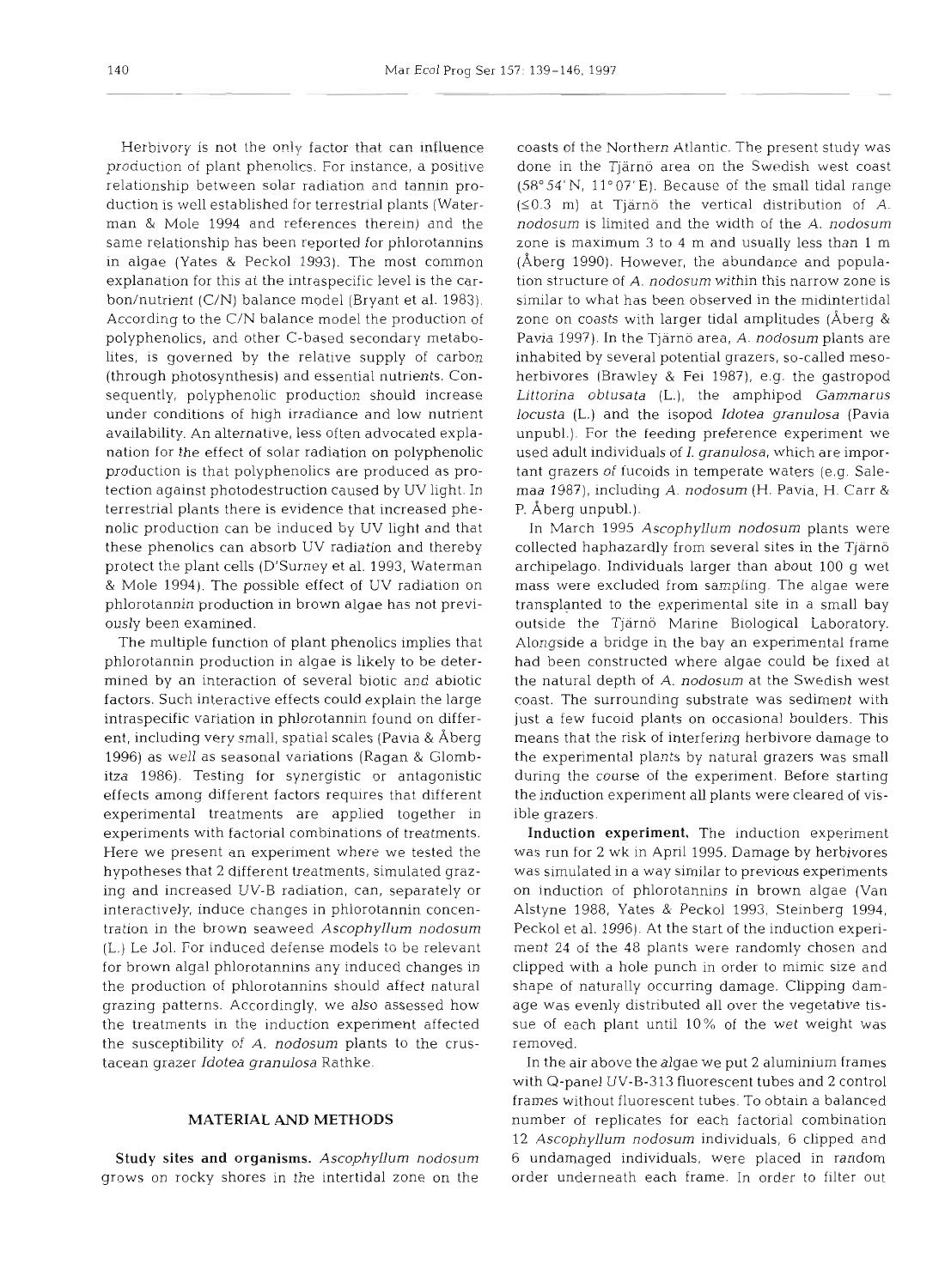wavelengths c295 nm the fluorescent tubes were covered with preburned (6 h with UV-B fluorescent tubes) cellulose diacetate film (Erik S. Ekman AB, Stockholm) that was exchanged every 48 h. The UV-B fluorescent tubes were turned on for  $6 \text{ h d}^{-1}$  (09:00 to 15:00 h). The natural daylength during the induction experiment was about 14 h. The distance from the frames to the algae was -1 m and during low water, when the experimental plants were above water level, the UV frames increased the UV-B irradiance by approximately 0.6 W  $m^{-2}$  (~50% above ambient). The weather was mostly clear and sunny during the experiment and photosynthetically active radiation (PAR) during the hours of UV-B treatment was on an average  $\sim$ 1400 µE m<sup>-2</sup> s<sup>-1</sup> and UV-A radiation  $\sim$ 35 W m<sup>-2</sup>. The addition of PAF and UV-A from the fluorescent tubes was negligible. Light measurements were made with an International Light 1400A photometer equipped with cosine-corrected sensors (detector types SUL *033* and SUL 240) and the readings were corrected for spectral sensitivity of the sensors and the solar and UV-B fluorescent tube spectra. Correction factors were determined through simultaneous measurements with the IL1400A photometer and an IL1700 radiometer.

Algal tissue constituents. At the start and end of the experiment 2 apical shoots, of about 0.25 g each, were cut from each of the 48 plants. One shoot was used for phlorotannin analysis and one for individual dry to wet weight ratio determination. Samples for dry weight determination were dried for 48 h at 60°C while phlorotannin samples were rapidly frozen in liquid nitrogen and stored at  $-80^{\circ}$ C. In the laboratory the phlorotannin samples were ground with liquid nitrogen in a mortar and put in aqueous methanol that was flushed with nitrogen gas to remove oxygen. Phlorotannins were extracted in the dark at 4°C for 24 h and quantified by the Folin-Denis method (Ragan & Jensen 1977, Steinberg 1985, 1989, Ragan & Glombitza 1986). Phloroglucinol **(1,3,5-tnhydroxybenzene,** Merck art. 7069) was used as a standard.

Dry weight samples collected at the end of the induction experiment were later used for determination of carbon and nitrogen contents in algal tissues. The samples were ground and analyzed in an elemental analyzer (FISONS Instruments NA 1500 NC).

UV spectra. In order to examine the possible contribution of phlorotannins to absorption of UV-B radiation, absorption spectra of the pooled extract from several Ascophyllum nodosum plants were measured both before and after removal of phlorotannins with polyvinylpolypyrrolidone (PVPP). Polyphenolics bind to PVPP under acidic conditions and can then be removed by centrifuging (Van Alstyne 1995).

Feeding preference experiment. Ascophyllum *nodosum* plants from the induction experiment were

used in a subsequent feeding preference experiment. The feeding experiment was run for 1 wk in a controlled temperature room. Adult individuals (> 1 cm) of the grazer Idotea granulosa were placed individually in plastic containers and starved for 1 d before the start of the experiment. Apical shoots of equal size  $(-5 \text{ cm})$ were collected from the algae used in the preceding induction experiment. Two shoots of algae were simultaneously offered to each herbivore. One of the algal shoots was always from a fresh control plant and the other from one of the 4 treatments of the preceding induction experiment. The control shoot placed in each container was intended to serve as an alternative food in order to give the herbivore a true food choice and not forcing them to eat the shoots which had been experimentally treated. Data on weight changes of the control shoots were not included in the statistical analysis. An equal number of containers with algal shoots but without grazers was set up in order to control for autogenic changes in algal weight (Peterson & Renaud 1989). The control data on autogenic changes were randomly paired with data on grazed algae and the difference was used as the variable measuring consumption by the grazer (Roa 1992). To compensate for small differences in the initial weight of the algal shoots percentage data on weight changes were used instead of absolute weights.

Statistical analysis. Data on individual, relative (%) changes in phlorotannin concentrations and data on tissue-N and carbon content at the end of the induction experiment were analyzed by a mixed model ANOVA with Simulated grazing (2 levels) and UV-B radiation (2 levels) as fixed, orthogonal factors and Frame (2 levels) as a random factor nested within UV-B radiation. Consumption data from the feeding preference experiment were analyzed by a 2 way ANOVA with Simulated grazing and UV-B radiation as fixed, orthogonal factors. The relationships between tissue-N content and phlorotannin concentration were analyzed by linear regression. Prior to the statistical analyses, data were tested for homogeneity of variances with Cochran's test and transformed when required (Winer et al. 1991, Underwood 1997).

#### RESULTS

For data on phlorotannins, nitrogen content and C:N ratios the nested factor Frame and the interaction term between Frame and Simulated grazing had pvalues > 0.3 (not included in Tables 1 & 2) and a pooling procedure was applied where these terms were eliminated and their mean squares were pooled with the residual mean square (Winer 1991, Underwood 1997).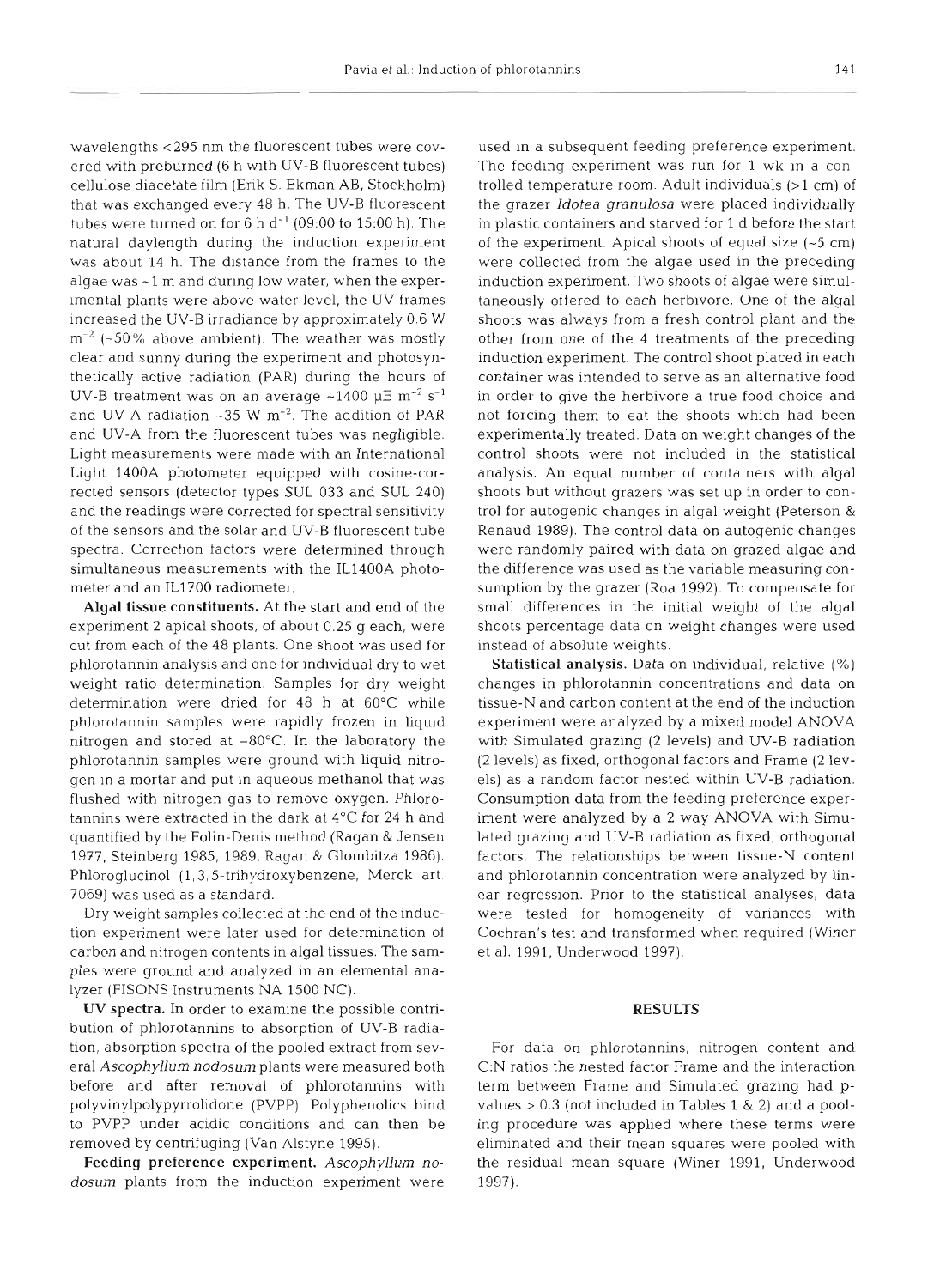

Fig. 1. Ascophyllum nodosum. Relative change (percentage of hitial concentration) in phlorotannin levels following simulated grazing and increased UV-B radiation. Error bars are  $+SE (n = 12)$ 

Table 1. Ascophyllum nodosum. Analysis of variance of experimentally induced relative changes (% of initial concentration) in phlorotannin concentration

| Factor                          | df | МS    |                       |        |
|---------------------------------|----|-------|-----------------------|--------|
| Simulated grazing               |    | 21.4  | 0.100                 | > 0.75 |
| UV-B radiation                  |    |       | $1700.5$ 7.822 < 0.01 |        |
| Simulated grazing $\times$ UV-B |    | 247.0 | 1.136                 | > 0.25 |
| Residual                        | 44 | 2174  |                       |        |

The UV-B treatment induced a significant and substantial increase in mean phlorotannin concentration (Table l, Fig. l), from 4.8 to 6.2% of dry weight. In contrast, there was no significant change in phlorotannin levels following simulated grazing (Table 1, Fig. **1).**  Furthermore, there was no significant interaction between the 2 treatments, simulated grazing and UV-B radiation, indicating that the effect of UV-B irradi-

Table 2. Ascophyllum nodosum. Analysis of variance of nitrogen content (mg  $g^{-1}$  verse was true for C:N ratios, with dry wt) and carbon:nitrogen ratio (log-transformed data) in tissue plants at the plants underneath the dry wt) and carbon:nitrogen ratio (log-transformed data) in tissue plants at the end of the induction experiment showing significantly higher values

| Factor                            | Tissue nitrogen |                        |   | $C: N$ ratio           |    |                                         |  |                     |
|-----------------------------------|-----------------|------------------------|---|------------------------|----|-----------------------------------------|--|---------------------|
|                                   | df              | MS.                    | F | D                      | df | МS                                      |  |                     |
| Simulated grazing                 |                 |                        |   | $0.002$ $0.55$ $>0.45$ | 1  |                                         |  | 6.8 $0.50 > 0.50$   |
| UV-B radiation                    |                 |                        |   |                        |    | $0.022$ 8.01 < 0.01 1 126.8 8.43 < 0.01 |  |                     |
| Simulated grazing $\times$ UV-B 1 |                 | $0.001$ $0.32$ $>0.55$ |   |                        |    |                                         |  | $1.38$ 0.89 $>0.75$ |
| Residual                          | 44              | 0.003                  |   |                        | 44 | 15.0                                    |  |                     |



Fig. 2. Ascophyllum nodosum. (a) Tissue nitrogen content and<br>
(b) C:N ratios following simulated grazing and increased<br>
UV-B radiation. Error bars are +SE (n = 12)<br>
ance on phlorotannin production was independent of<br>
clip

*Ascophyllum* nodosum plants placed underneath the W light frames had slightly but statistically significantly higher tissue-N content than plants underneath the con-

trol frames (Table 2, Fig 2a); the rethan plants underneath the UV light nor for algae under control frames (lin-<br>ear regression,  $R^2 = 0.068$ ,  $p > 0.05$ ). frames (Table **2,** Fig. 2b). There was no significant relationship between tissue-N and phlorotannin concentrations for algae exposed to UV light treatment (linear regression,  $R^2 = 0.013$ ,  $p > 0.05$ ),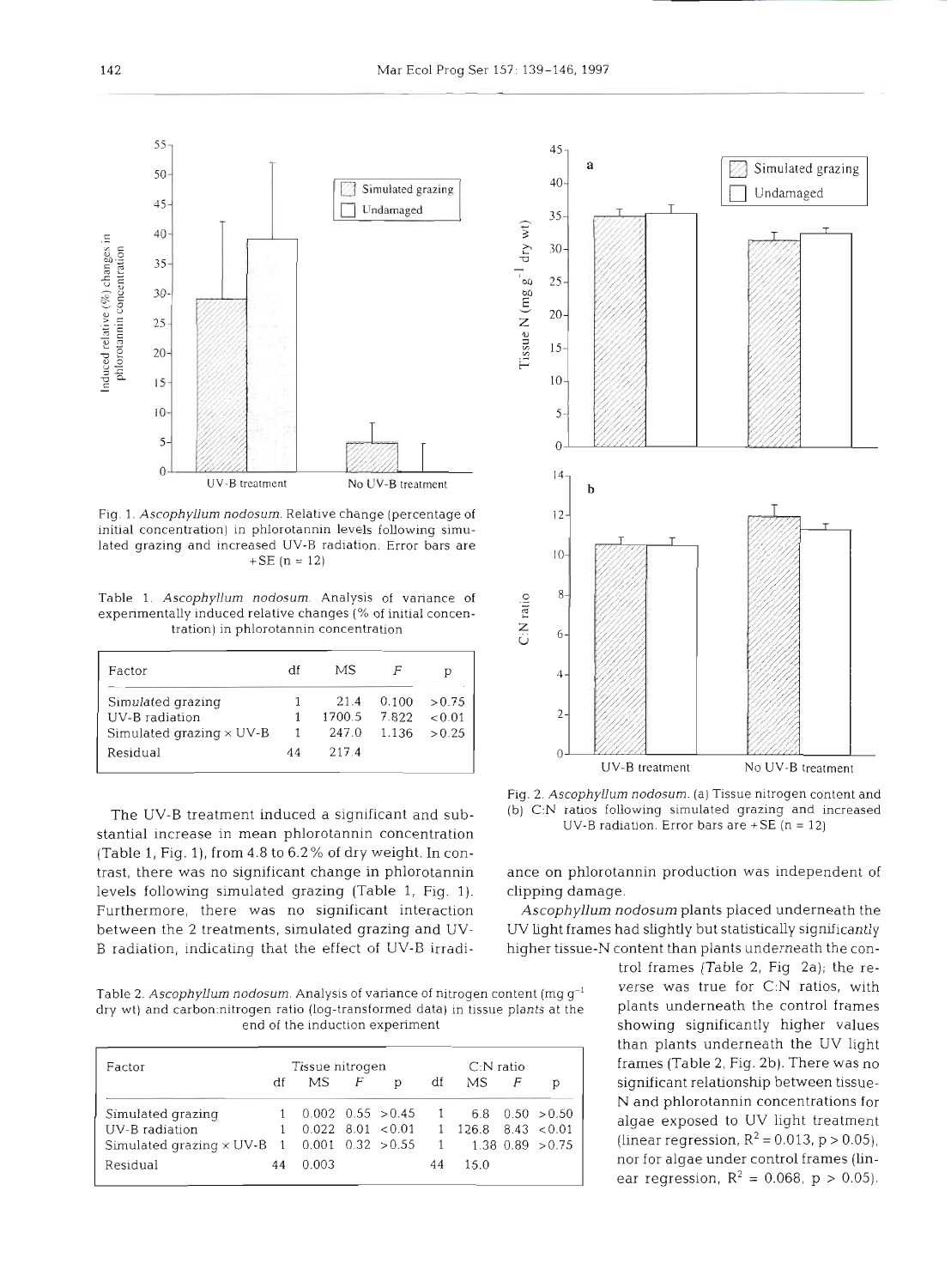

Fig. **3.** *Ascophyllum nodosum.* Absorption spectra of extracts before and after removal of phlorotannins with polyvinylpolypyrrolidone (PVPP)

Table **3.** *Ascophyllum nodosum.* Analysis of variance for the feeding preference experiment. The analysis was done on the amount of tissue (proportion of initial wet mass, arcsin-transformed data) consumed by the grazer *Idotea granulosa.* Algal tissues were collected from plants of the preceding 2-factor (simulated grazing and UV-B radiation) induction expenment

| Factor                          | df | МS     |       | D           |
|---------------------------------|----|--------|-------|-------------|
| Simulated grazing               |    | 182.34 | 0.90  | > 0.35      |
| UV-B radiation                  |    | 3873.3 | 18.92 | < 0.001     |
| Simulated grazing $\times$ UV-B |    | 299.2  |       | 1.46 > 0.20 |
| Residual                        | 36 | 204.7  |       |             |
|                                 |    |        |       |             |

Simulated grazing had no effect on tissue-N concentrations, or C:N ratios (Table 2, Fig. 2a, b).

The light absorption spectrum of the pooled *Ascophyllum nodosum* extract showed an absorption peak at 268 nm which disappeared after treatment with PVPP (Fig. 3). This is the same  $\lambda_{\text{max}}$  which has previously been reported for phlorotannin extracts of *A. nodosum* (Ragan & Glombitza 1986). The spectra also revealed that extracted phlorotannins contribute to absorption of UV-B light (280 to 320 nm) (Fig. 3).

Obvious differences in feeding by *Idotea granulosa*  on *Ascophyllum nodosum* shoots exposed to the different experimental treatments in the induction experiment were observed (Table 3, Fig. 4). There was a significant (p < 0.05) preference, in terms of algal biomass changes, of I. *granulosa* for algae that had been exposed to increased UV-B light. As for the results on algal tissue constituents in the preceding induction experiment, there was no apparent effect of the simulated grazing treatment on the susceptibility of the algae to the grazer I. *granulosa* (Fig. *4).* 



Fig. 4. *Ascophyllum nodosum.* Relative amount (percent of initial wet weight) of shoots consumed by *Idotea granulosa* in the feeding preference experiment. The *A. nodosurn* shoots were collected from the preceding induction experiment, with 2 treatments, simulated grazing and increased UV-B radiation. Error bars are  $+SE$  (n = 10)

#### **DISCUSSI**

This is the first study to demonstrate that UV radiation can be an important factor to explain intraspecific variation in phlorotannin content of marine brown algae. Individuals of *Ascophyllum nodosum* responded to a  $\sim$  50% addition of UV-B radiation by a  $\sim$  30% increase in mean phlorotannin concentration. An adaptive explanation to this induction is that tannins are produced to protect against photodestruction of plant tissue, principally caused by UV light. Compounds which can protect plant cells against harmful incident UV light should be produced in the outer celllayers to be most effective. This seems to be the case for phlorotannins in algae where cortical tissues generally contain higher concentrations than inner tissues (Ragan & Glombitza 1986, Tugwell & Branch 1989, Lowell et al. 1991). Nevertheless, UV screening has so far not been regarded as a likely explanation for the production of tannins in algae (Steinberg 1992) since simple phenolic compounds such as phloroglucinolbased phlorotannins have absorption maxima at wavelengths (260 to 280 nm) somewhat shorter than UV-B (280 to 320 nm) (Ragan & Craigie 1980, Steinberg 1992, Waterman & Mole 1994). However, the absorption spectra of extracts from *A, nodosum* indicate that the phlorotannins can contnbute to absorption also in the UV-B range, although the molar absorptivity of brown algal phlorotannins in *vjvo* remains to be more rigorously examined in order to evaluate their poten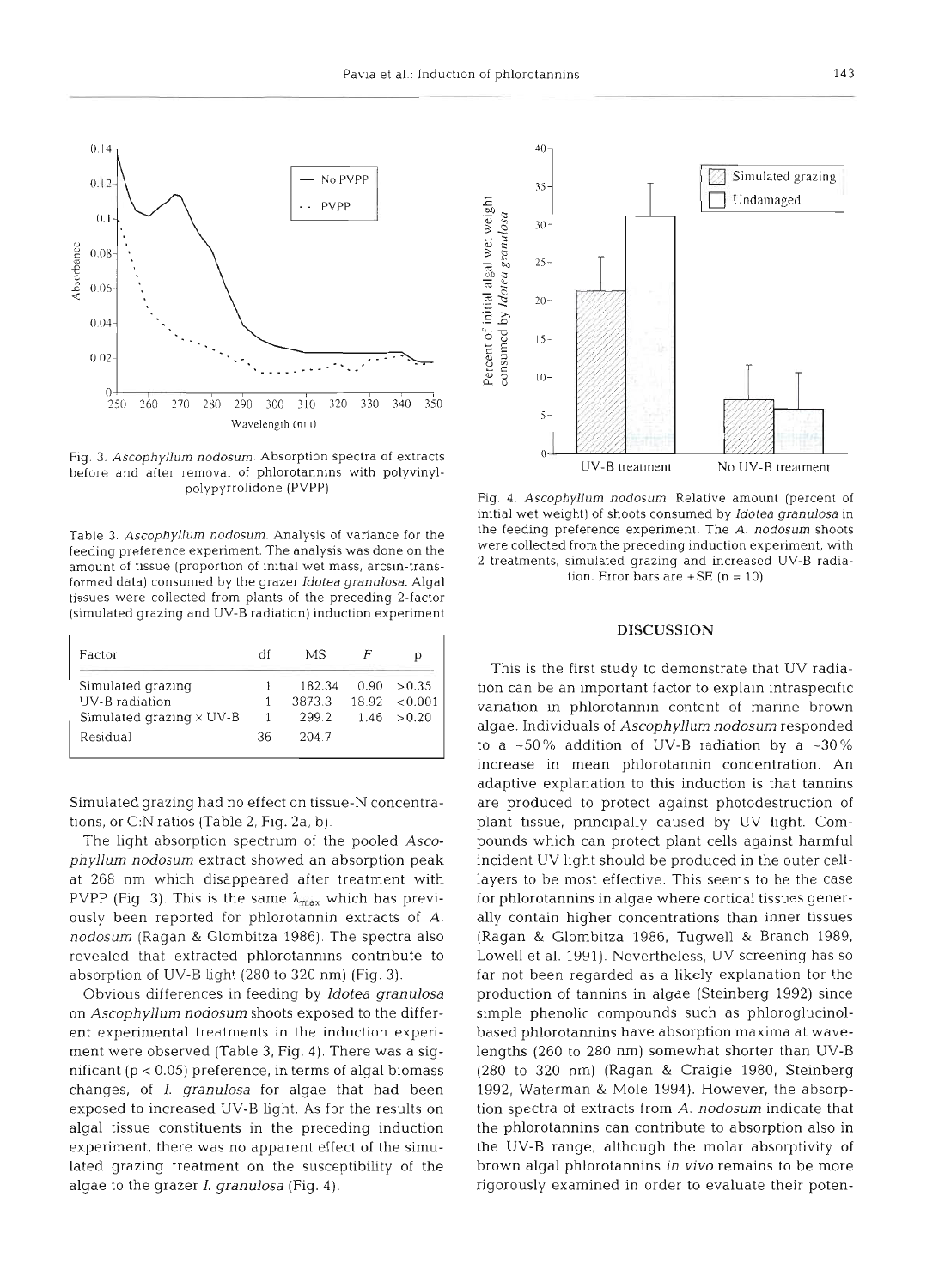tial role as UV-B llght screeners. To further evaluate the possible UV screening function of phlorotannins in A. *nodosum*, and other seaweeds, the effect of UV-B radiation on phlorotannin production should also be studied in other seasons, since natural irradiance level and the developmental stage of the algae are likely to influence the physiological responses of the algae, and under different environmental conditions, e.g. increased/decreased nutrient availability.

The most common explanations for the effect of increased irradiance on phlorotannin production are based on the carbon-nutrient balance model (Bryant et al. 1983). According to this model an increase in light, when nutrient availability is limited, will result in an excess of carbon which can be used for production of carbon-based chemical defense, e.g. polyphenolics. Correlative studies on the relationship between tissue nitrogen and phlorotannins (Ilvessalo & Tuomi 1989, Yates & Peckol 1993) and nutrient enrichment experiments in *situ* (Yates & Peckol 1993, Peckol et al. 1996) and in the laboratory (Arnold et al. 1995) have shown that this model can be relevant to phlorotannin production in brown algae. The carbon-nutrient balance model is not directly applicable to the present study since the addition of PAR from the UV lamps was negligible. However, the increased production of phlorotannins might be an indirect effect caused by effects of UV-B radiation on nutrient transformations in the algae. For microalgae it has been shown that both the uptake of ammonium and the metabolism of nitrogenous amino acids can be influenced by UV irradiation (Döhler et al. 1991, Döhler 1992). Furthermore, any increased production of UV-B protective components with high nitrogen content, e.g. proteins, could increase the nitrogen demand of the plant cells (Wangberg et al. 1995). This could in turn cause a nutrient deficit and an excess of carbon which could be used for polyphenolic production in accordance with the carbon-nutrient balance model. However, our results do not indicate that the UV-light-induced increase in *Ascophyllum nodosum* phlorotannin production was an indirect effect caused by a nutrient deficit. The UVlight-exposed algae actually had a slightly higher level of tissue-N than the control algae.

The predominant focus of research on phlorotannins has been on their function in algal-herbivore interactions. One crucial step in understanding the role and evolution of phlorotannins in herbivore defense is to find out if they function as inducible or constitutive defenses. So far, there seems to be weak support for the notion that induced defense models should be generally relevant for phlorotannins in marine algae (see Steinberg 1994, Peckol et al. 1996 for further discussion). This conclusion is further supported by the results of the present study where simulated herbivory

caused no changes in phlorotannin concentrations. However, more studies covering different types of damages, including natural herbivory, as well as different seasons and experimental conditions and durations are needed before more reliable conclusions about the lack or existence, and relative importance, of herbivore-induced phlorotannin production in *Ascophyllum nodosum* can be drawn.

Despite the increased concentration of phlorotannins in UV-B treated algae, the isopod *Idotea granulosa*  preferred to graze on shoots from these algae. This indicates that increased phlorotannin production does not deter *I. granulosa* from feeding on algal tissue, which supports the conception that small marine herbivores are in general relatively tolerant to chemical defenses of algae (Hay & Fenical 1992, but see Poore 1994). We can only speculate about the reasons why I. *granulosa* preferred to feed on the UV-light-exposed algae, in spite of the increased phlorotannin level. The somewhat higher nitrogen content in the UV-treated algae might reflect a change in nutritional value, e.g. increased protein content, which could have attracted the grazers. The importance of intraspecific variation in nutritional value of brown algae has, to our knowledge, not been tested in any feeding preference experiments. An alternative explanation is that the additional UV radiation caused a change in the mechanical properties of the algae, i.e. decreased toughness. However, data published so far suggest that intraspecific variation in brown algal toughness is not an important factor to explain feeding preferences of marine herbivores (Lowell et al. 1991, Poore 1994).

So far, ecological research on induction of phlorotannin production, as well as other plant phenolics production, has mainly been occupied with 2 factors, herbivory and resource availability. Our results give support to the opinion **that** more effort should be devoted to also examine the importance of other factors, such as UV radiation, to explain intraspecific variation in phlorotannins. Such studies should preferably be designed to experimentally test for the relative importance and interactions among different factors, e.g. UV-B radiation, season and nutrient availability. This requires fully crossed factorial experiments where different treatments are applied simultaneously. Peckol et al. (1996) simultaneously examined the effect of simulated grazing and nitrogen enrichment on phlorotannins in *Fucus vesiculosus* L. in the western Atlantic. Although they did not statistically test for interactive effects between the 2 factors it was obvious from the presented data that the effect of clipping was sometimes dependent on nitrogen availability, and vice versa, and that the effect of both treatments varied in time and space. These results together with results from previous experiments with single or separate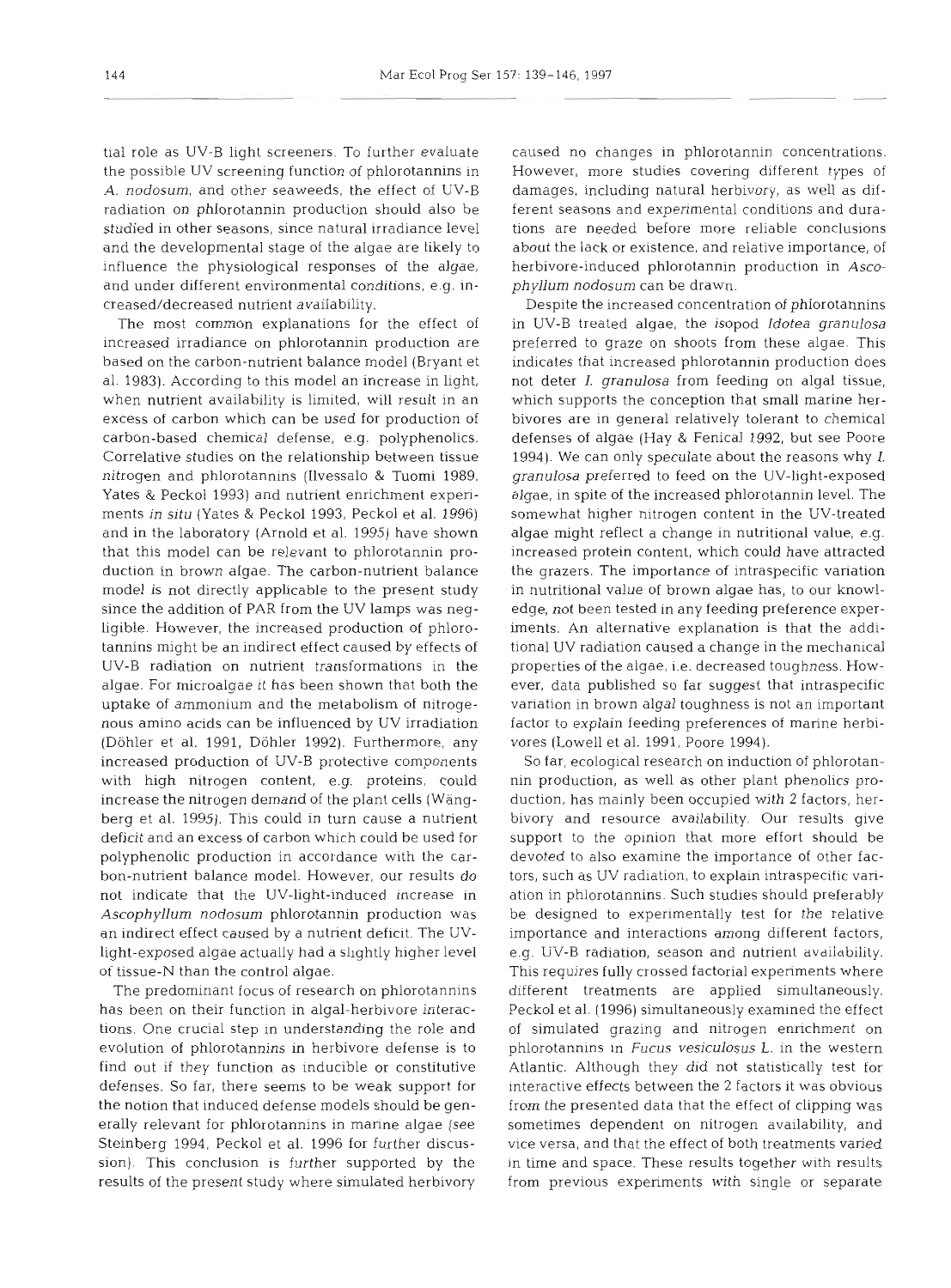treatments (e.g. Van Alstyne 1988, Yates & Peckol 1993, Steinberg 1994, Arnold et al. 1995) indicate that intraspecific variation in phlorotannins is determined by an interaction of environmental and defenserelated factors. More experimental data on the type and magnitude of such interactions would lead to a better understanding of the ecological role of phlorotannins. It would also, together with phylogenetic, genetic and biochemical data, provide an empirical basis for the formation and evaluation of evolutionary models to explain interspecific variation in algal polyphenolics (e.g. Coley et al. 1985).

Acknowledgements. S.- $\vec{A}$ . Wängberg generously lent us UV light equipment. S.-Å. Wängberg, S. Odmark and C. Nilsson gave useful advice on UV light experiments. We thank M. Lindegarth and P. Jonsson for stimulating discussions on experimental designs and Hans Olsson for help with analyses of tissue carbon and nitrogen We are also grateful to all staff and students at Tjärnö Marine Biological Laboratory for their helpfulness and hospitality. Research support was provided by the Royal Swedish Academy of Science (Hierta-Retzius foundation) and the foundation of Helge Ax:son Johnson. The foundations of Knut and Alice Wallenberg, Wilhelm and Martina Lundgren and Kapten Carl Stenholm, and the Swedish Natural Science Research Council through contract B-BU 9949-302 provided additional support.

#### LITERATURE CITED

- Åberg P (1990) Population ecology of Ascophyllum nodosum: demography and reproductive effort in stochastic environments. PhD thesis, Göteborg University
- Åberg P. Pavia H (1997) Temporal and multiple scale spatial variation in juvenile and adult abundance of the brown alga Ascophyllum nodosum. Mar Ecol Prog Ser (in press)
- Arnold TM, Tanner CE, Hatch WI (1995) Phenotypic variation in polyphenolic content of the tropical brown alga Lobophora variegata as a function of nitrogen availability. Mar Ecol Prog Ser 123 177-183
- Brawley SH, Fei XG (1987) Studies of mesoherbivores in aquaria and in an unbarricaded mariculture farm on the Chinese coast. J Phycol 23:614-623
- Bryant JP, Chapin FS, Klein DR (1983) Carbon/nutrient balance of boreal plants in relation to vertebrate herbivory. Oikos 40 357-368
- Coley PD, Bryant JP, Chapinand FS (1985) Resource availability and plant antiherbivore defense. Science 230: 895-899
- Döhler G (1992) Impact of UV-B radiation on uptake of  $N$ ammonia and <sup>15</sup>N-nitrate by phytoplankton in the Wadden Sea. Mar Biol 112:485-48
- Döhler G, Hagmeier GE, Krause KD (1991) Impact of solar UV radiation on the uptake of  $^{15}N$ -ammonia and  $^{15}N$ -nitrate by marine diatoms and natural phytoplankton. Biochem Physiol Pflanzen 187:293-303
- D'Surney SJ, Tschaplinski TJ, Edwards NT, Shugart LR (1993) Biological responses of two soybean cultivars exposed to enhanced UVB radiation. Environ Exp Bot 33: 347-356
- Harvell CD (1990) The ecology and evolution of inducible defenses. Q Rev Biol 65:323-340
- Hay ME, Fenical W (1992) Chemical mediation of seaweed-

- 
- 
- 
- 
- 
- 
- 
- 
- herboro interactions. In John DM. Hewkm SJ, Price JH<br>
System and an archivene in the matric benches special and and the matric benches and the matric benches and the special of the special special and the model of the spe
- 
- 
- 
- 
- 
- 
- 
- 
- 
- 
-